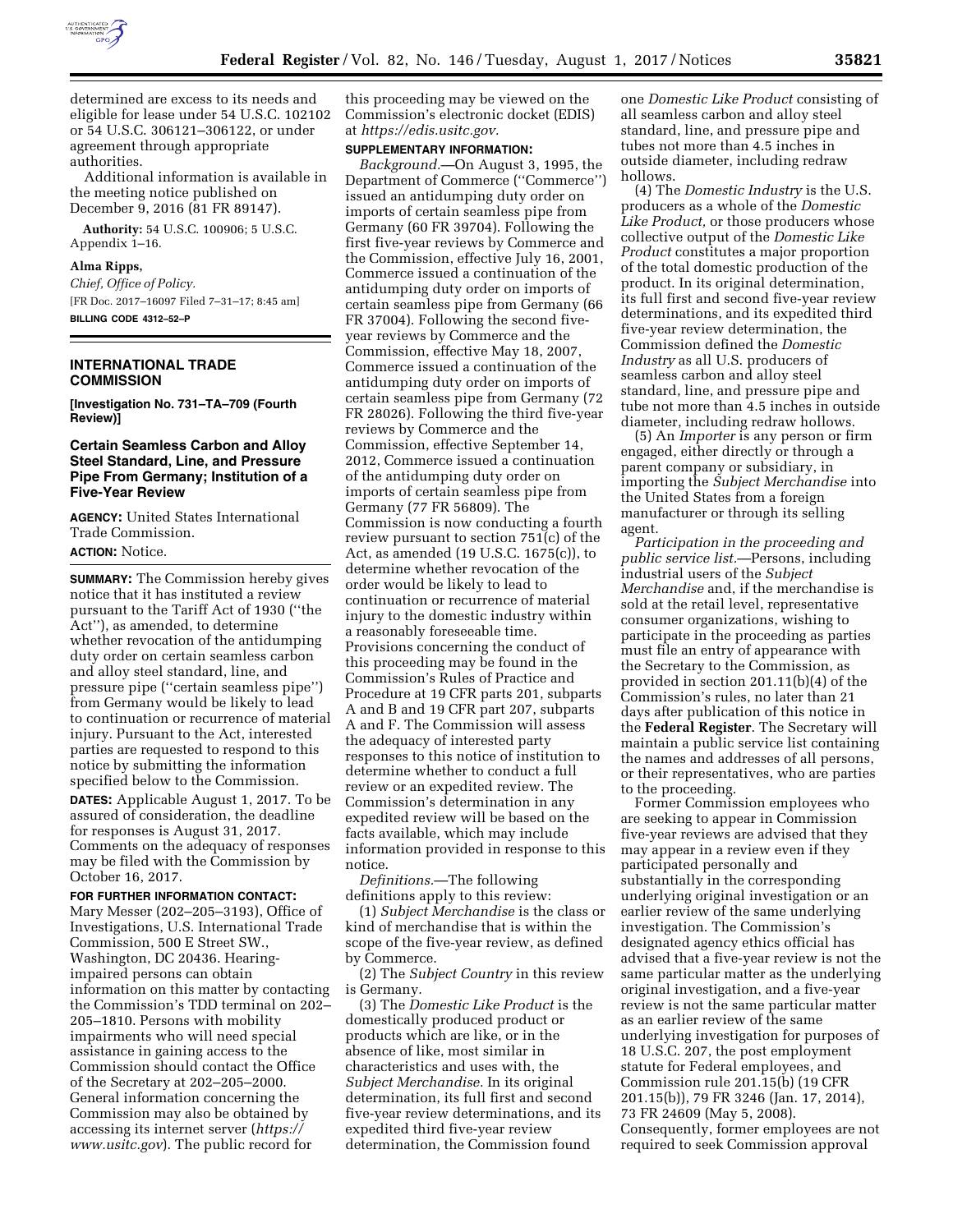to appear in a review under Commission rule 19 CFR 201.15, even if the corresponding underlying original investigation or an earlier review of the same underlying investigation was pending when they were Commission employees. For further ethics advice on this matter, contact Charles Smith, Deputy Agency Ethics Official, at 202– 205–3408.

*Limited disclosure of business proprietary information (BPI) under an administrative protective order (APO) and APO service list.*—Pursuant to section 207.7(a) of the Commission's rules, the Secretary will make BPI submitted in this proceeding available to authorized applicants under the APO issued in the proceeding, provided that the application is made no later than 21 days after publication of this notice in the **Federal Register**. Authorized applicants must represent interested parties, as defined in 19 U.S.C. 1677(9), who are parties to the proceeding. A separate service list will be maintained by the Secretary for those parties authorized to receive BPI under the APO.

*Certification.*—Pursuant to section 207.3 of the Commission's rules, any person submitting information to the Commission in connection with this proceeding must certify that the information is accurate and complete to the best of the submitter's knowledge. In making the certification, the submitter will acknowledge that information submitted in response to this request for information and throughout this proceeding or other proceeding may be disclosed to and used: (i) By the Commission, its employees and Offices, and contract personnel (a) for developing or maintaining the records of this or a related proceeding, or (b) in internal investigations, audits, reviews, and evaluations relating to the programs, personnel, and operations of the Commission including under 5 U.S.C. Appendix 3; or (ii) by U.S. government employees and contract personnel, solely for cybersecurity purposes. All contract personnel will sign appropriate nondisclosure agreements.

*Written submissions.*—Pursuant to section 207.61 of the Commission's rules, each interested party response to this notice must provide the information specified below. The deadline for filing such responses is August 31, 2017. Pursuant to section 207.62(b) of the Commission's rules, eligible parties (as specified in Commission rule 207.62(b)(1)) may also file comments concerning the adequacy of responses to the notice of institution and whether the Commission should conduct an

expedited or full review. The deadline for filing such comments is October 16, 2017. All written submissions must conform with the provisions of section 201.8 of the Commission's rules; any submissions that contain BPI must also conform with the requirements of sections 201.6, 207.3, and 207.7 of the Commission's rules. The Commission's Handbook on E-Filing, available on the Commission's Web site at *[https://](https://edis.usitc.gov) [edis.usitc.gov,](https://edis.usitc.gov)* elaborates upon the Commission's rules with respect to electronic filing. Also, in accordance with sections 201.16(c) and 207.3 of the Commission's rules, each document filed by a party to the proceeding must be served on all other parties to the proceeding (as identified by either the public or APO service list as appropriate), and a certificate of service must accompany the document (if you are not a party to the proceeding you do not need to serve your response).

No response to this request for information is required if a currently valid Office of Management and Budget (''OMB'') number is not displayed; the OMB number is 3117 0016/USITC No. 17–5–393, expiration date June 30, 2020. Public reporting burden for the request is estimated to average 15 hours per response. Please send comments regarding the accuracy of this burden estimate to the Office of Investigations, U.S. International Trade Commission, 500 E Street SW., Washington, DC 20436.

*Inability to provide requested information.*—Pursuant to section 207.61(c) of the Commission's rules, any interested party that cannot furnish the information requested by this notice in the requested form and manner shall notify the Commission at the earliest possible time, provide a full explanation of why it cannot provide the requested information, and indicate alternative forms in which it can provide equivalent information. If an interested party does not provide this notification (or the Commission finds the explanation provided in the notification inadequate) and fails to provide a complete response to this notice, the Commission may take an adverse inference against the party pursuant to section 776(b) of the Act (19 U.S.C. 1677e(b)) in making its determination in the review.

*Information to be Provided in Response to This Notice of Institution:*  As used below, the term ''firm''

includes any related firms. (1) The name and address of your firm or entity (including World Wide Web address) and name, telephone number, fax number, and Email address of the certifying official.

(2) A statement indicating whether your firm/entity is an interested party under 19 U.S.C. 1677(9) and if so, how, including whether your firm/entity is a U.S. producer of the *Domestic Like Product,* a U.S. union or worker group, a U.S. importer of the *Subject Merchandise*, a foreign producer or exporter of the *Subject Merchandise,* a U.S. or foreign trade or business association (a majority of whose members are interested parties under the statute), or another interested party (including an explanation). If you are a union/worker group or trade/business association, identify the firms in which your workers are employed or which are members of your association.

(3) A statement indicating whether your firm/entity is willing to participate in this proceeding by providing information requested by the Commission.

(4) A statement of the likely effects of the revocation of the antidumping duty order on the *Domestic Industry* in general and/or your firm/entity specifically. In your response, please discuss the various factors specified in section 752(a) of the Act (19 U.S.C. 1675a(a)) including the likely volume of subject imports, likely price effects of subject imports, and likely impact of imports of *Subject Merchandise* on the *Domestic Industry.* 

(5) A list of all known and currently operating U.S. producers of the *Domestic Like Product.* Identify any known related parties and the nature of the relationship as defined in section 771(4)(B) of the Act (19 U.S.C. 1677(4)(B)).

(6) A list of all known and currently operating U.S. importers of the *Subject Merchandise* and producers of the *Subject Merchandise* in the *Subject Country* that currently export or have exported *Subject Merchandise* to the United States or other countries after 2011.

(7) A list of 3–5 leading purchasers in the U.S. market for the *Domestic Like Product* and the *Subject Merchandise*  (including street address, World Wide Web address, and the name, telephone number, fax number, and Email address of a responsible official at each firm).

(8) A list of known sources of information on national or regional prices for the *Domestic Like Product* or the *Subject Merchandise* in the U.S. or other markets.

(9) If you are a U.S. producer of the *Domestic Like Product,* provide the following information on your firm's operations on that product during calendar year 2016, except as noted (report quantity data in short tons and value data in U.S. dollars, f.o.b. plant).